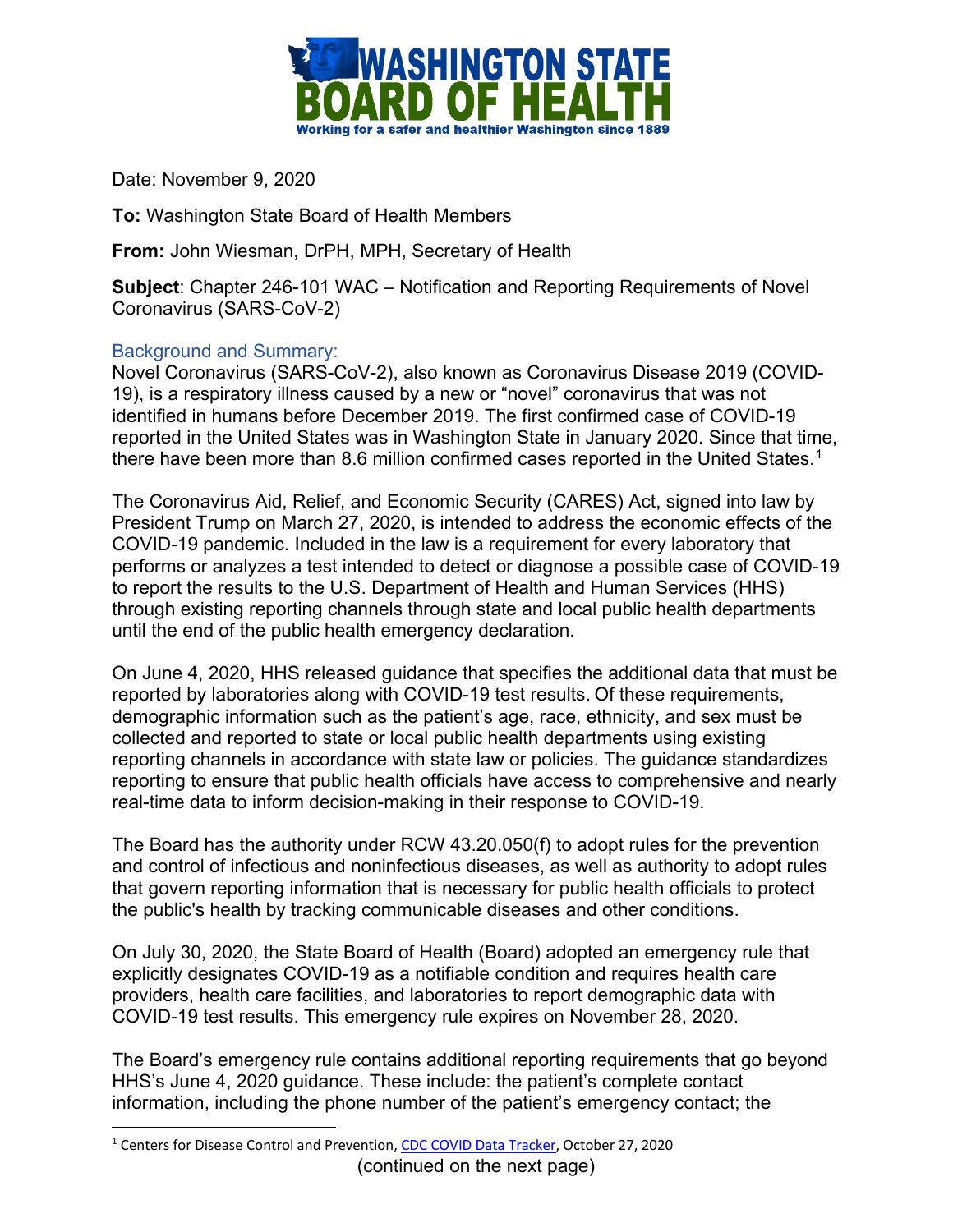Washington State Board of Health November 9, 2020 Special Meeting Memo Page 2

patient's race and ethnicity, using disaggregated reporting categories; the patient's primary language; and responses to "ask on order entry" questions. These requirements are essential to curb the pandemic, protect public health, and promote equity.

Complete demographic information is key to understanding which communities are impacted by the pandemic. Per the Department of Health (Department), race and ethnicity data is unknown for 33 percent of confirmed COVID-19 cases and 30 percent of hospitalizations.[2](#page-1-0) Understanding which specific groups are being disproportionately impacted also enables public health to build partnerships with community-based organizations to develop community-led prevention strategies. Primary language assists in outreach and prevention strategies and helps assure that contact tracing and case investigation are conducted in the appropriate language. Access to the patient's emergency contact phone number can help contact tracing efforts in the event the patient's phone number is incorrect or disconnected.

After adoption of the emergency rule, the Department experienced unforeseen staffing changes as well as system limitations that prevented full implementation of the emergency rule requirements. The collection of data components outside of what is federally required (as described in the June 4, 2020 HHS guidance), including detailed race, ethnicity, and language data, as well as the patient's emergency contact information, is not feasible at this time.

While we are unable to implement all provisions of the emergency rule, I believe we must to continue to designate COVID-19 as a notifiable condition and maintain reporting requirements consistent with HHS guidance. The requirement to report these data with COVID-19 test results will continue to enable the public health system to accurately determine the burden of infection on vulnerable groups and identify appropriate public health interventions.

Therefore, I recommend the Board adopt a revised, second emergency rule to continue compliance with the CARES Act to help assure that demographic and other essential data is reported by health care providers, health care facilities, laboratories, and local health jurisdictions. I believe the immediate adoption this rule is necessary for the preservation of the public health, safety and general welfare of the State of Washington.

I have invited Kaitlyn Donahoe, Policy Advisor to the Board, to provide a summary of the proposed revisions to the emergency rule.

## Recommended Board Action:

The Board may wish to consider, amend if necessary, and adopt the following motion:

The Board adopts a second emergency rule to extend the designation COVID-19 as a notifiable condition and require health care providers, health care facilities, laboratories, and local health jurisdictions to report demographic and other essential data for COVID-19 cases in accordance with the CARES Act and subsequent HHS guidance. The

<span id="page-1-0"></span><sup>2</sup> Washington State Department of Health, [COVID-19 Data Dashboard,](https://www.doh.wa.gov/Emergencies/COVID19/DataDashboard) October 27, 2020